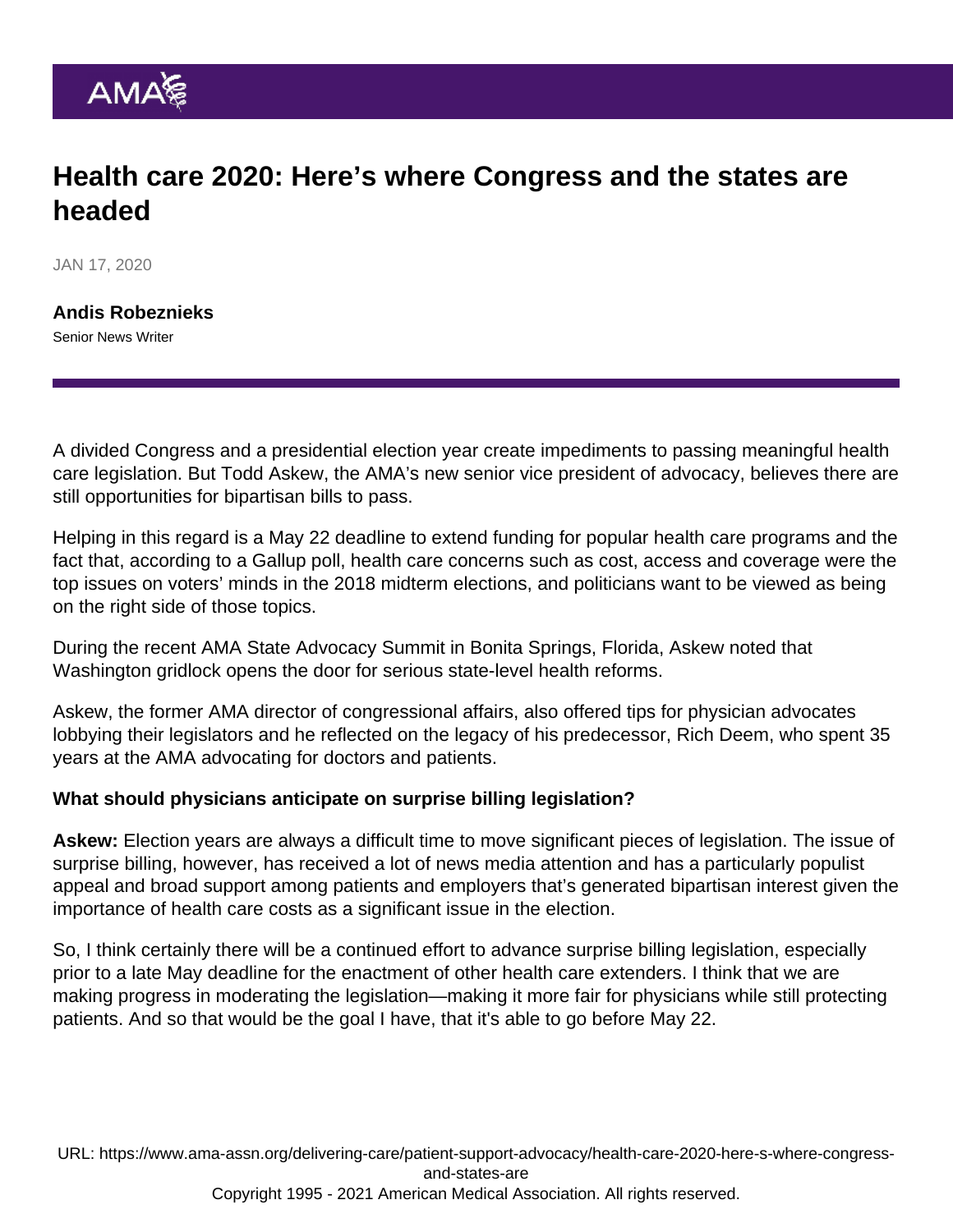What is the significance of the May 22 deadline?

Askew: There are several health care extenders that were passed as part of the [fiscal year 2020](https://assets.ama-assn.org/sub/advocacy-update/2019-12-19.html#issuespotlight) [spending package](https://assets.ama-assn.org/sub/advocacy-update/2019-12-19.html#issuespotlight), but they only run until May 22, and that is actually the hard stop before a congressional recess. So, it's kind of a forcing action for them to get something done. You'll also probably see an effort to include some sort of drug-spending legislation in that package sometime during the month of May. The "extenders" include health programs that are constantly having to be reauthorized. They include things like the [National Health Service Corps Scholarship Program,](https://www.ama-assn.org/residents-students/preparing-medical-school/are-medical-school-service-scholarships-right-you) community health centers and the Teaching Health Center Graduate Medical Education program. These are good, popular programs that don't have a lot of controversy around them, but that Congress never seems to get around to passing longer-term authorizations. But they can also be a tool for Congress to drive other health care policies knowing that they must eventually pass legislation to extend these.

What major issues are being stalled by congressional gridlock?

Askew: The biggest two right now are, obviously, surprise billing, which we continue to work on, and drug-price legislation, which has really run into barriers—both in the House and the Senate. The House passed its bill on a partisan vote. But that legislation doesn't stand much of a chance of being considered in the Senate.

On the Senate side, there is bipartisan legislation that Sen. Charles Grassley, [R-Iowa], and Sen. Ron Wyden, [D-Ore.], have introduced and reported out of committee. But it finds a lot more support among Democrats than Republicans, so Senate Majority Leader Mitch McConnell, [R-Ky.], is highly unlikely to put that bill onto the Senate floor with significant Republican opposition. I think that, if they find some sort of compromise to bring some more Senate Republicans on board, that there's a chance you could see legislation passed later this year. But there's a long way to go before that happens.

At the state level, what's the status of prior-authorization reform?

Askew: Obviously, states can only regulate insurance products that are sold in the individual market or the fully insured market as opposed to those that are covered by the [Employee Retirement Income Security Act of 1974] ERISA, which can only be regulated by the feds.

There have been some states that have made significant improvements. One important example is [Pennsylvania's](https://www.ama-assn.org/practice-management/sustainability/saving-time-and-lives-increased-access-mat-pennsylvania) and other states' prohibition of Medicaid prior authorization for medication-assisted treatment for opioid-use disorder. We've seen a growing amount of success across the country with states moving to prevent payers from requiring those extra steps for people who are trying to get into recovery.

How can doctors effectively communicate with policymakers on scope of practice?

URL: [https://www.ama-assn.org/delivering-care/patient-support-advocacy/health-care-2020-here-s-where-congress](https://www.ama-assn.org/delivering-care/patient-support-advocacy/health-care-2020-here-s-where-congress-and-states-are)[and-states-are](https://www.ama-assn.org/delivering-care/patient-support-advocacy/health-care-2020-here-s-where-congress-and-states-are)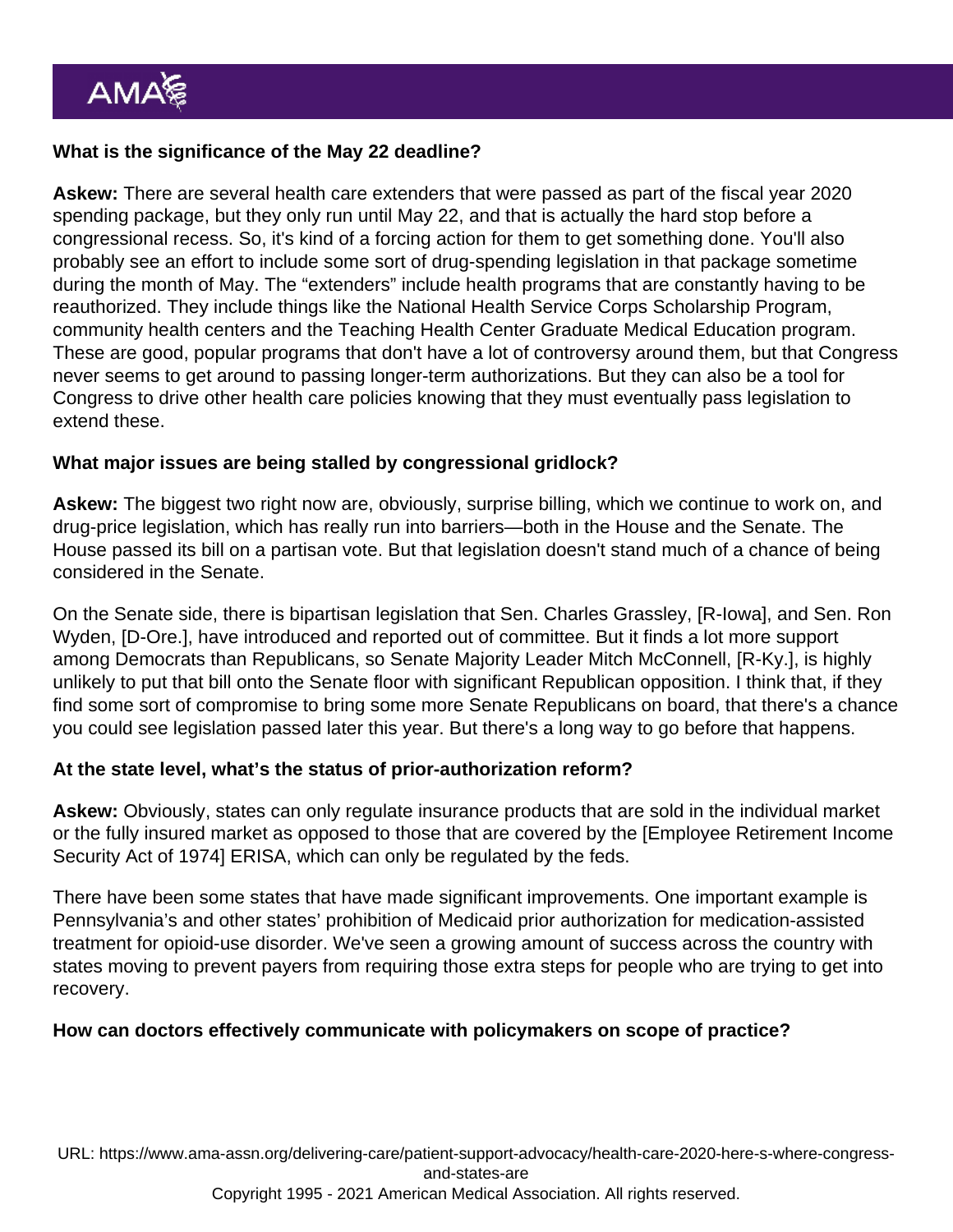Askew: In dealing with scope of practice, it's important to be factual, to talk about the differences in education and training between different types of health care professionals. It's important to present data about the differences in outcomes or treatments provided by the different types of professionals. It's important not to be dismissive of their skills for what they are trained and licensed to do. And it's always important to emphasize the value of nonphysician providers as critical parts of the physicianled health care team. I think folks will also hear that "physicians are just trying to protect their turf." But I think that the data demonstrates real differences in the care provided. And, certainly, the differences in the education and training should be self-evident. Also, frequently you'll hear that "doctors don't go to the rural or underserved areas where nonphysician providers go." But the [AMA Health Workforce](https://www.ama-assn.org/residents-students/transition-practice/ama-mapping-tool-identifies-where-workforce-needs-are) [Mapper](https://www.ama-assn.org/residents-students/transition-practice/ama-mapping-tool-identifies-where-workforce-needs-are) points out pretty clearly that all health professionals tend to practice in the same areas and there's not a glut of underutilized nonphysician providers in rural areas.How do you channel younger physicians and medical students' passion on issues such as climate change and gun violence into legislative or regulatory action?

Askew: I think the more passionate you are about an issue, the better advocate you can be. All of these are issues that the AMA is engaged in, one way or another. It's important to be realistic about what can be accomplished in the short term, but certainly the evidence is clear on the potential health impact of climate change, the impact of gun violence in the United States and the role of social determinants of health in the health challenges that so many people face. I would just encourage them to bring the evidence forward and advocate on those things.

If these issues bring medical students and physicians into the fold, how do you sustain their interest?

Askew: Once people get a taste for advocacy, a lot of people tend to fall in love with it. It's important that, just like anything else you do, you practice, repeat and stay engaged. Not necessarily calling every day, but trying to stay in regular contact with your legislators and their staffs about those issues. Staying abreast of the news and following up after your meetings are all important to remaining engaged in the long term.

How should physicians engage with legislators when they don't always see eye to eye?

Askew: It's unlikely you're going to find anybody that you agree with on 100% of the issues. If you need to work with someone on one issue, it's not worth dwelling on issues where you may disagree. It's important to find common ground and to see where you could work together on those areas where you agree or where your positions are close enough that you might find some common understanding.

If there's just a vehement disagreement, if you're coming from polar-opposite directions, make your position known. But it's not worth spending time on it—especially if you need to work with them on other things. You can disagree without being disagreeable. Don't pick a fight with them or try to goad them into an argument about something that you already know you're not going to find any common

URL: [https://www.ama-assn.org/delivering-care/patient-support-advocacy/health-care-2020-here-s-where-congress](https://www.ama-assn.org/delivering-care/patient-support-advocacy/health-care-2020-here-s-where-congress-and-states-are)[and-states-are](https://www.ama-assn.org/delivering-care/patient-support-advocacy/health-care-2020-here-s-where-congress-and-states-are) Copyright 1995 - 2021 American Medical Association. All rights reserved.